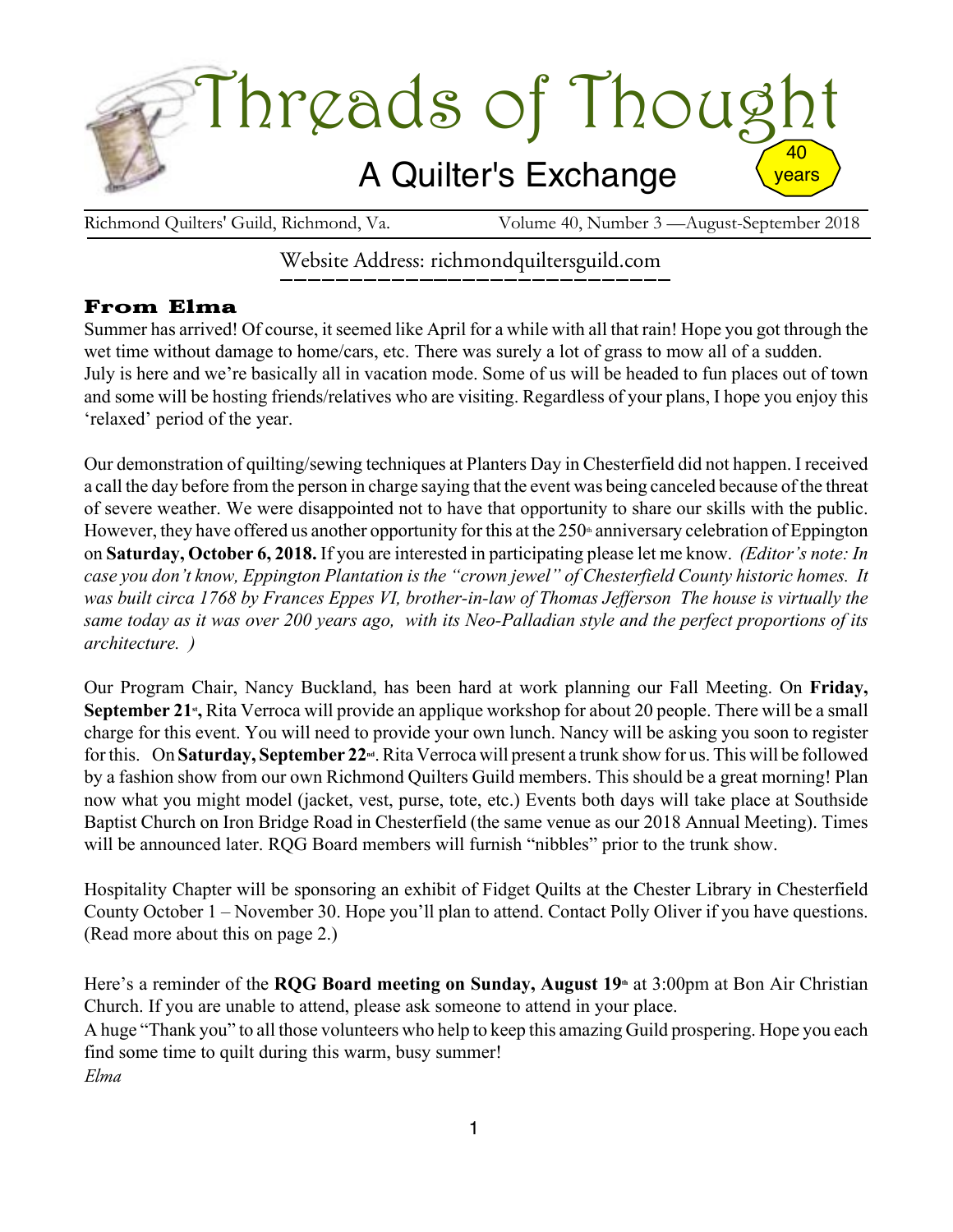# A Fidget Quilt Exhibit

The Hospitality Chapter will present "Focus on Fidget Quilts" at the Chester Public Library, 11800 Centre St, Chester, from October 1 through November 30. This exhibit will be part of the library's Brain Health Awareness program. The fidget quilts, all made and donated by Hospitality members, will be given to Alzheimer's of Richmond at the conclusion of the exhibit.

This will be a great opportunity to promote RQG, including a brief history, mission statement, and information on all of the chapter meetings. Our handy bookmarks listing all chapter meeting times and locations will be available to members of the public. We hope this will bring us all some new members, as well as giving the Guild a bit of publicity. Come on out and see the exhibit! (And remember, The Busy Bea is right down the street from the library! (; )

Note: On the Chapter News page there is also no report from Crazy Quilters. Their meetings are at 7 pm on the first Tuesdays of the month at Mechanicsville Presbyterian Church on Atlee Road.



Example of a fidget quilt Dates to Remember August 19 RQG Board meeting Sept. 10 - TOT news deadline Sept. 21-22 - Fall Meeting events



**Hmmmm.** Our new Directory on page 1 says that you must have a pasword to access the Members Only section. I thought we had gotten rid of a Members Only section as well as the password???

|                                                                                    | Threads of Thought is published 6 times a year by the Richmond |  |
|------------------------------------------------------------------------------------|----------------------------------------------------------------|--|
| Quilters' Guild. Send news items, inquiries, advertisements and suggestions to the |                                                                |  |
| editor, Ann Shibut, at 804 Derby Drive, Richmond, VA 23229 or use e-mail:          |                                                                |  |
| ashibut@comcast.net. Telephone: 741-1374 or cell, 276-591-8546. Newsletter         |                                                                |  |
| deadline: 2nd Monday of the month. For changes of address please                   |                                                                |  |
| notify your chapter treasurer.                                                     |                                                                |  |
| <b>Richmond Quilters' Guild Officers</b>                                           |                                                                |  |
| Elma Cooper                                                                        | $320-8773$ or elmacooper@gmail.com                             |  |
| Debbie Quitiquit                                                                   | 749-3470 or quitiquilt@hotmail.com                             |  |
| Anne C. Wright                                                                     | 520-1426 or anneqlt@aol.com                                    |  |
| Shawne Kaeser                                                                      | 530-3443 oe sjkaeser@comcast.net                               |  |
| <b>Sharon Gallegos</b>                                                             | 382-7536 or sgg7777@aol.com                                    |  |
| Nancy Buckland                                                                     | 347-7674 oe L2Quilt@hotmail.com                                |  |
|                                                                                    |                                                                |  |
| Marina Hernandez                                                                   | $r$ vaguild@gmail.com                                          |  |
|                                                                                    |                                                                |  |
|                                                                                    |                                                                |  |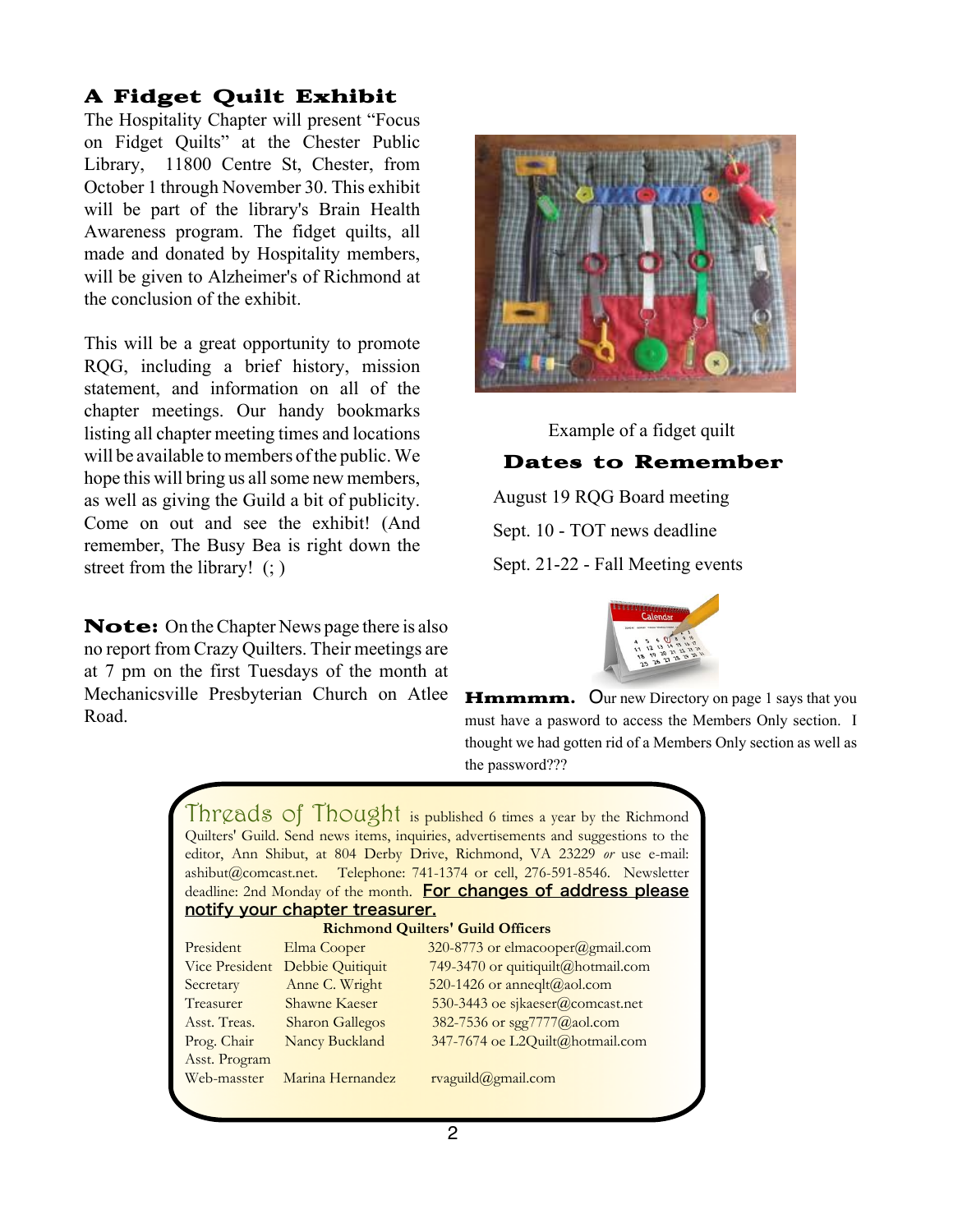## Taking the Mystery out of RQG Membership

I've had some membership questions lately and want to explain our policies/procedures. Our fiscal year runs from April 1 to March 30 of each year. Therefore, membership dues are payable annually as of April 1. The Guild does not maintain a specific registration form because some chapters prefer more information than other chapters. A registration form should be obtained from your Chapter Treasurer. Monies, payable to that Chapter, should be turned in to the Chapter Treasurer when the completed registration form is turned in.

Each Chapter may set their own dues amount, including \$10.00 (\$8.00 for senior members) which is sent to the Guild Treasurer as an affiliation fee. If your dues are paid and the registration form provided to the Guild Treasurer by your May meeting, your registration information will be included in the Guild Directory. The Directory is an expensive but indispensable part of our Guild; but it is only printed once each year. If your information is not provided to the Guild Treasurer by mid-May, your name will not appear in the Directory. The Guild Treasurer does have some extra copies printed but once they have been distributed, you will have to wait until the next registration period to receive a Directory.

New members may join the Guild at any time during the year and will be included in the next printing of the Directory, assuming their dues are current.

Because your dues are paid to your Chapter, you belong to that chapter. Should you desire to join an additional chapter you will need to pay dues to that chapter also. No additional Guild affiliation dues will be collected by the additional chapter.

I hope this clarifies the membership process for those who were unclear of the procedure. If you have further questions, please contact me or check the bylaws on our website. *Elma Cooper*

## A Little Guild History

We are currently in one of public TV's seasons when its regular programming is interrupted for a series of specials spiced with interludes asking viewers to send money to support public TV. The opening minutes of many PBS shows cite family charitable trusts and/or companiesthat have helped fund them. I'll bet you didn't know or have forgotten that at one point the Richmond Quilter's Guild became one of these program sponsors.

In 1986 North Carolina quilter Georgia Bonesteel was having growing success with her Lap Quilting programs, and we were interested in having the series available here. We contacted CVET Corporation about the possibility of the Guild participating in the sponsorship of the next season of "Lap Quilting with Georgia Bonesteel."

My files contain a letter from Amy Chown, then Manager, underwriting/Special Events, thanking us for our "generous support." The Guild had sent them \$260, a goodly portion of our then relatively small bank account. In additon, each of our then four chapters voted to donate additional funds: Colonial Quilters in Colonial Heights, \$100, Friendship Circle, \$260, Hospitality, \$260, and James River Heritage, \$150. In recognition of this the Guild would receive on-air credits before and after each telecast, which would be a "positive way to promote the Richmond Quilter's Guild to a targeted audience of members or potential members." She added as a P.S., " I thoroughly enjoyed your guild's recent snow at the Sheraton Park South. The quilts were truly works of art! I had a hard time choosing my favorite one."

The 13 programs of that series beginning on December 31, 1988, were aired onChannel 23 on Saturdays at 11:30 a.m. and repeated at a different time slot on channel 57. A press kit with camera-ready photographs and sheets describing the contents of each show remains in my files.

The photo of Georgia Bonesteel from the show press kit.